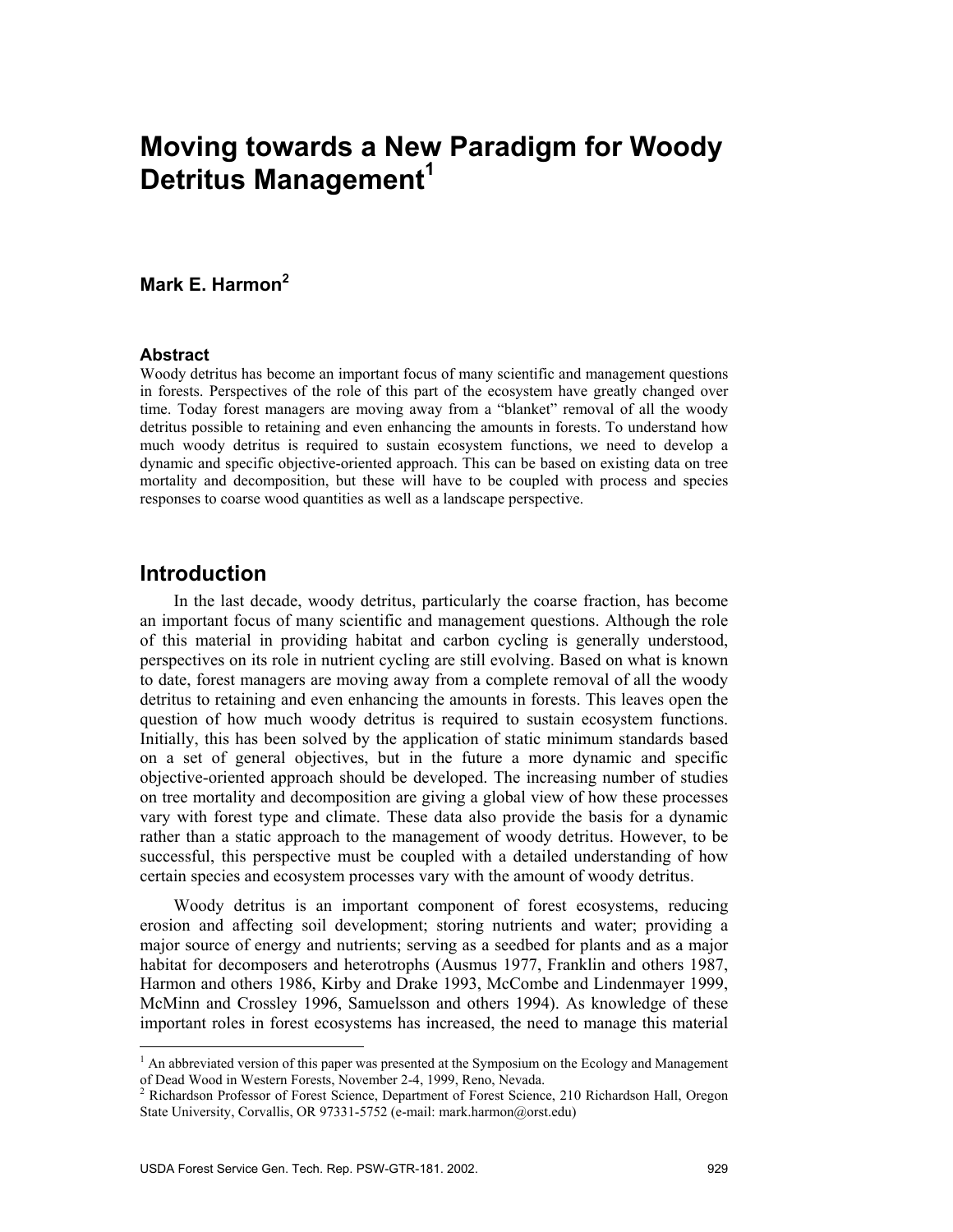to maintain these functions has also increased. Although we are moving away from a period when woody detritus was given only economic, engineering, or safety considerations, we have not fully replaced this paradigm with a new one. In this paper, I outline what this new paradigm might be and point out the types of scientific knowledge that will be required to make it a reality.

# **Historical Perspective on Management: The U.S. Pacific Northwest Case**

The old adage, "Those who ignore the past are doomed to repeat it," is sound advice. Thus, before describing what the future of woody detritus management might look like, it might be best to describe what has happened in the past. As forest resources have been harvested throughout the world, the attitudes toward that harvest and the value of those resources have changed with time. Although each region of the globe has had a unique development, there are certain trends they share. These general patterns can be illustrated by the historical trends in the U.S. Pacific Northwest, a major region of timber resource development, and one of the regions where woody detritus management has been rapidly changing.

#### *The Unlimited Resource*

The timber resources of the Pacific Northwest were initially regarded as limitless. Moreover, the timber resource was often viewed as a roadblock to "progress." This attitude had two consequences: low utilization standards with the highest quality wood harvested and the rest left to decompose, and a removal of forests by harvest or other means such as fire. Early this century some stumps were up to 6 m tall (Gibbons 1918), and stumps 3-4 m tall were not unusual (Conway 1982). Trees were cut this way to avoid butt rots and flair at the base of the trees. Reports at this time indicate > 10 percent of the stand volume was left in stumps (Gibbons 1918) with considerably more in the form of unharvested "undersized" trees. Between 1920 and 1930, stump height was reduced to 1-1.75 m, amounting to 6-7 percent of the total bole volume. In the 1910s the average diameter of logs left after harvest was 43 cm (Hanzlik and others 1917). During the 1920s it was common to leave logs < 35-56 cm diameter depending upon the length (Hodgson 1930). In 1910, the typical harvest of an oldgrowth stand would have retained 65 percent of the live woody organic matter aboveground as slash. This is close to the amount that would be retained on site after a catastrophic fire or windthrow with no subsequent timber salvage (Agee and Huff 1987, Spies and others 1988). Although woody detritus in forest ecosystems was not deliberately managed at this stage, it was certainly changing. In upland forest the amount of wood detritus increased at this time because the catastrophic disturbance rate was increasing as timber harvest increased (i.e., the mean fire return interval was 200 years, whereas timber was harvested at a rate in which the mean return interval was > 100 years). This change increased the input of woody detritus and therefore increased the average landscape level of woody detritus above those of the historical average *(fig. 1).* In contrast to the upland system, in the riverine system woody detritus was being removed and burned to improve safety and transportation, effectively increasing the decomposition rate-constant. This lead to a decrease in woody detritus stores in riverine systems at the time that upland stores were increasing.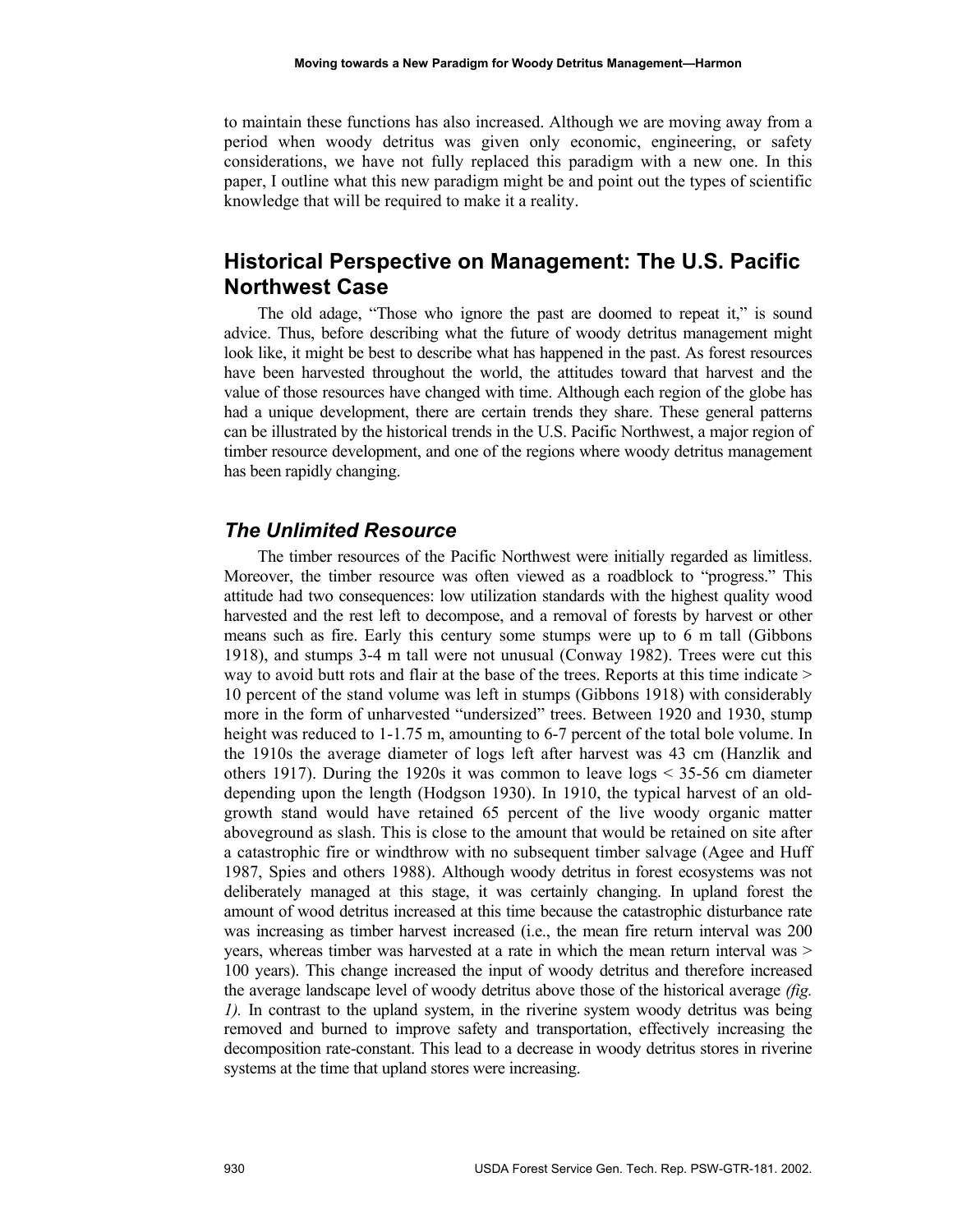

**Figure 1**―Hypothetical amounts of woody detritus found in upland landscapes during various stages in development, using the Pacific Northwest as an example. The values were derived using a simulation model (similar to the one described in *fig. 2*) and parameterizing it by using data from Harmon and others 1996. The heavy line represents the mean, whereas the light lines indicate the range over succession.

#### *Woody Detritus as Waste*

The next stage of development was largely a response to the previous one. As the timber resource was removed deliberately or by accident, it became scarcer and therefore more valuable. What was originally an unlimited resource was then seen as a limited resource that required more efficient management. Forests were therefore seen to be in the need of protection from natural (wind, fire, insects, fungal) and man-caused disturbances (fire, agricultural clearing). Moreover, utilization standards that removed only the "best" volume became viewed as wasteful. Improvements in utilization standards by the 1940s lead to a five- to tenfold drop in stumps height to 0.6 m (Poole 1950). More significantly a trend of removing smaller diameter trees and tops started with a minimum of 30 cm in the 1930s and steadily decreased to 13-15 cm today. The forestry literature at that time in the Pacific Northwest was full of examples of economic waste. For example, Hodgson (1930) calculated that the mass of sound wood retained after harvest in western Oregon and Washington forests during the 1920s exceeded the entire amount cut for pulp over the entire U.S.! As another example, re-logging of former harvest units was economically viable for several decades (Hodgson 1930).

Although changing to a more efficient form of harvest made economic sense as resources became scare, it also had some very important consequences that did not make ecological sense. The earlier harvest practices were viewed as wasteful, and therefore woody detritus became the symbol of that waste regardless of its origin. Forest utilization standards were not only improved to reduce this wastefulness but also the symbol of that waste had to be removed. It was the latter step that led to potential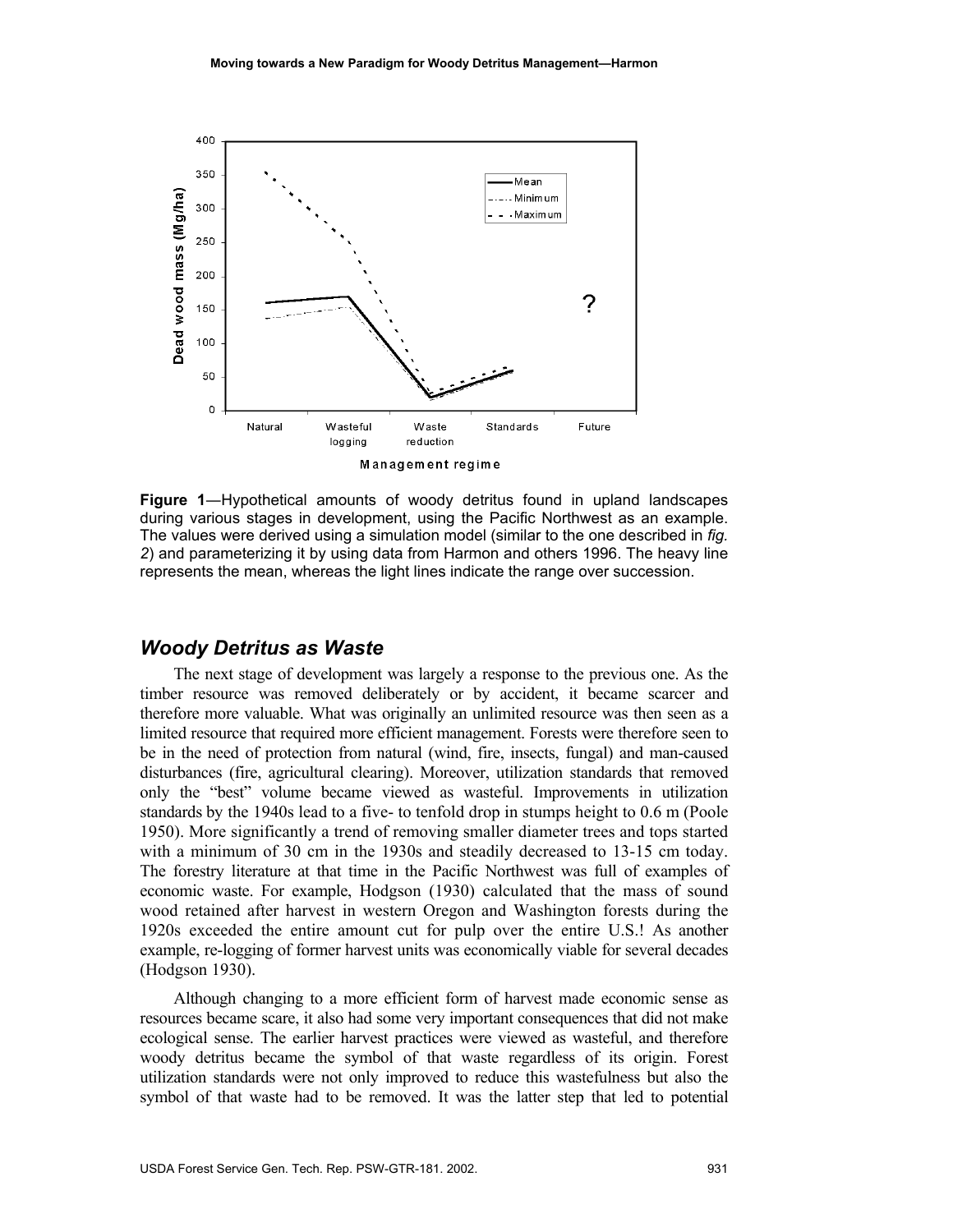ecological problems, but these were not anticipated. Rather, many justifications concerning sanitation, productivity, fire protection, and logger safety that went far beyond changing wasteful practices were developed. These justifications took on a life of their own even though they often had no basis in fact. For example, pathogens were thought to spread from dead trees, but with very rare exceptions this was not true as the pathogens lived primarily on living trees (Cramer 1974). Fire-killed trees and windthrows had to be removed because pathogens and insects would threaten the surrounding living trees. Bark beetles became a general rationale for dead tree removal, despite that many species of trees (e.g., *Tsuga heterophylla* and *Thuja plicata*) are generally not attacked by these pest insects. Even those trees that do support these insects *(Pseudotsuga menziesii)* often do not form good habitat for beetles that cause extensive and long-term infestations (Powers and others 1999). Snag felling was extensively practiced to promote safety, and yet many of the areas in which this practice was carried out had vanishingly low probabilities of snags damaging buildings, vehicles, or humans (at least there was no detectable increase in incidents when the practice was stopped). Logs were removed to ease tree planting, although the major problem in slowing planting was small and not large slash material.

The ultimate expression of this phase of development occurred when not only the wasteful practices were stopped and recently killed trees that could be economically utilized were removed, but when woody detritus that could not be utilized for anything except firewood was removed and eliminated by burning. This era of piling unmerchantable material (PUM) and yarding unmerchantable material (YUM) represented a phase in which the existence of woody detritus was not to be tolerated even if it cost a great deal of money to remove it. As such it represented waste removal carried to its illogical extreme. It also led to a landscape in which woody detritus was far below any historical level *(fig. 1).* 

### *Ecological Functions*

Not only did PUM and YUM practices have an economic downside associated with the cost of yarding and burning, they started to have impacts on the ecological system. Research started in response to these practices that revealed many of the functions we take for granted today (Harmon and others 1986, Maser and Trappe 1984). The search also began for a more balanced way to deliberately manage woody detritus in the ecosystem. The first idea was to develop minimum standards for the amount of woody detritus to be retained in harvested units. Minimum standards were set a number of ways, but most frequently in the Pacific Northwest they were based on the minimum numbers of pieces or volume found in old-growth forests (Spies and Franklin 1991). To serve certain functions it was also recognized that minimum diameters and lengths needed to be provided. While the emphasis on upland systems was on the time of harvest, a point when woody detritus could either be enhanced or retained, the focus on riparian systems was on restoration with wood actually either being added artificially from outside the system or produced naturally in designated riparian buffer zones.

Although minimum standards are an improvement in terms of retaining ecological functions, they also have certain problems as currently practiced. First, while they have the potential to increase woody detritus above the level of the previous era, they also have the effect of homogenizing the amount of woody detritus over space and time. As woody detritus in a natural system is highly variable it is not clear what this homogenization implies for many ecosystem functions. Minimum standards are easy to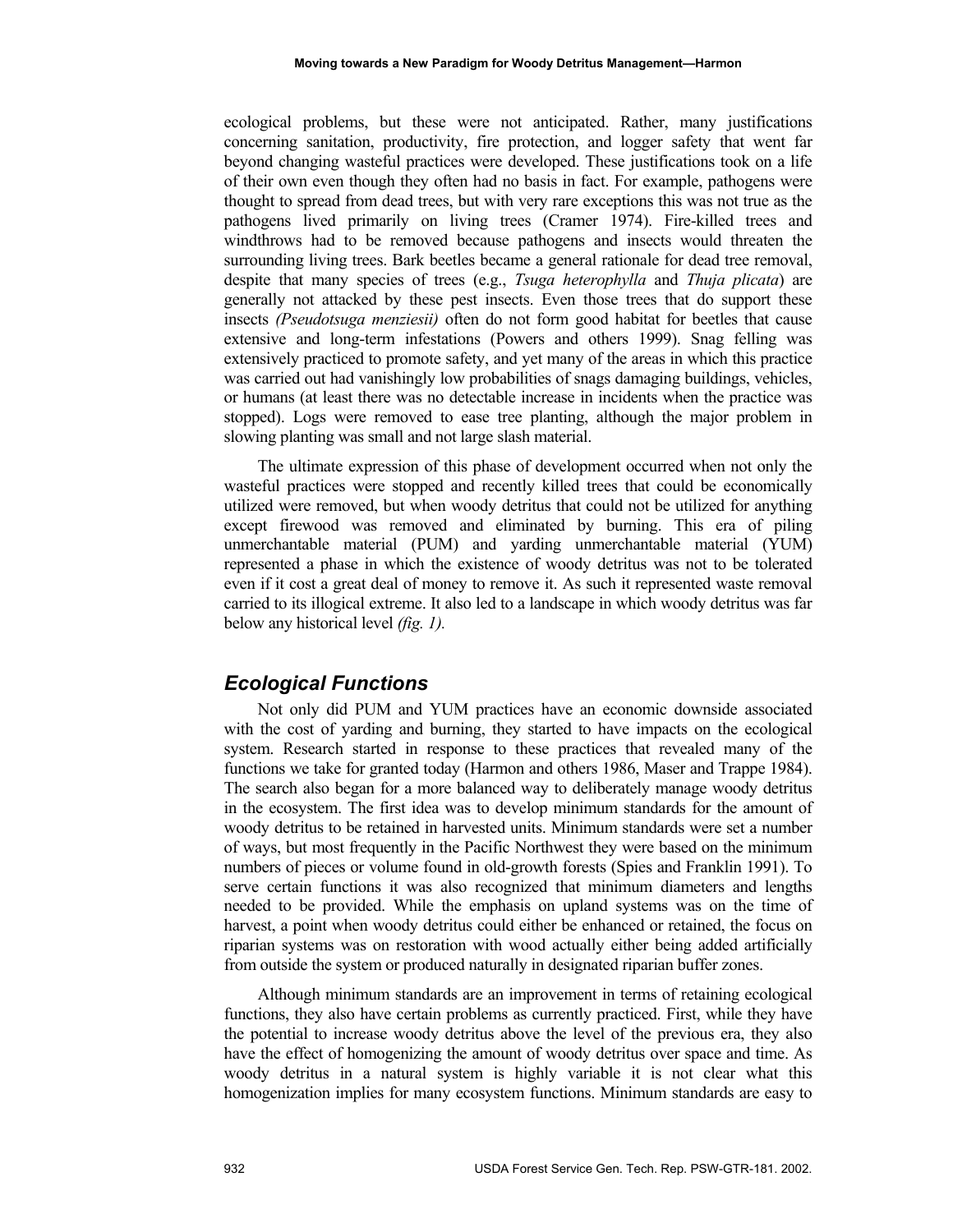set and enforce but often are difficult to apply—how should stages of succession or forest types be managed in which the amount of woody detritus is naturally lower than the minimum? Should wood be added to make it comply with the standards? These questions often confront the manager trying to apply one-size-fits-all standards. Second, the minimum standard approach is mute on how the minimum should be determined. Ideally, this should be determined by the tradeoff between ecological and economic gains and desired outcomes (Wilström and Ericksson 2000). However, in practice this has been settled by balancing the amount of woody detritus against the economic cost. This system inevitably leads to the factor that can be quantified (i.e., economics) becoming more important than the qualitative factor (i.e., we need some more woody detritus). Third, because the management intervention for the upland system occurs during harvest, minimum standards lead to static management of a dynamic entity. Thus, once the minimum standard has been met, the tendency is to assume that ecosystem functions will be provided despite that the system is very likely to change over the decades between harvests.

# **"Morticulture" and the Elements of a New Management System**

Clearly a paradigm that moves beyond minimum standards needs to be developed. But how will it be developed and what will it look like? We might start with the name of this new system and see where that leads us. Suppose in the future there will be a "morticulture" as well as a silviculture. Although I often offer this name in jest, it does have some serious points in its favor. It emphasizes the culturing of something, in this case woody detritus. As with silviculture it would meet future needs, but instead of the type of logs to be harvested, it would deal with the methods to produce woody detritus structures for ecosystem function. It would have a similar attitude about manipulating stand structure and, as in modern silviculture, acknowledge the dynamic nature of the system being managed. And morticultural practices would not be implemented unless the ecosystem response was exactly understood (just as in silviculture, methods should not be applied without trying to reach some goal in terms of species mixtures, forest product markets, etc.). In addition to these obvious parallels, morticulture should take advantage of past silvicultural experience. In fact its implementation should be considered in close conjunction with silviculture and not in isolation. The next section outlines in more detail some of the features of this new system.

# *Linking Live and Dead Trees*

Although developing a viable morticulture will require new knowledge, in many cases it will require that we apply what we already know. For example, we already know that live trees eventually form dead trees, but it is amazing that this dynamic is often missing from current forest management thinking. Thus, the current tendency is to use wood produced from the old-growth stand at the time of forest conversion and harvest to meet the future needs of the system. Unfortunately, the new plantation forest system does not have the capacity to maintain this amount of woody detritus unless it is modified considerably in terms of rotation length and fraction of live trees retained (Franklin and others 1997, Spies and others 1988).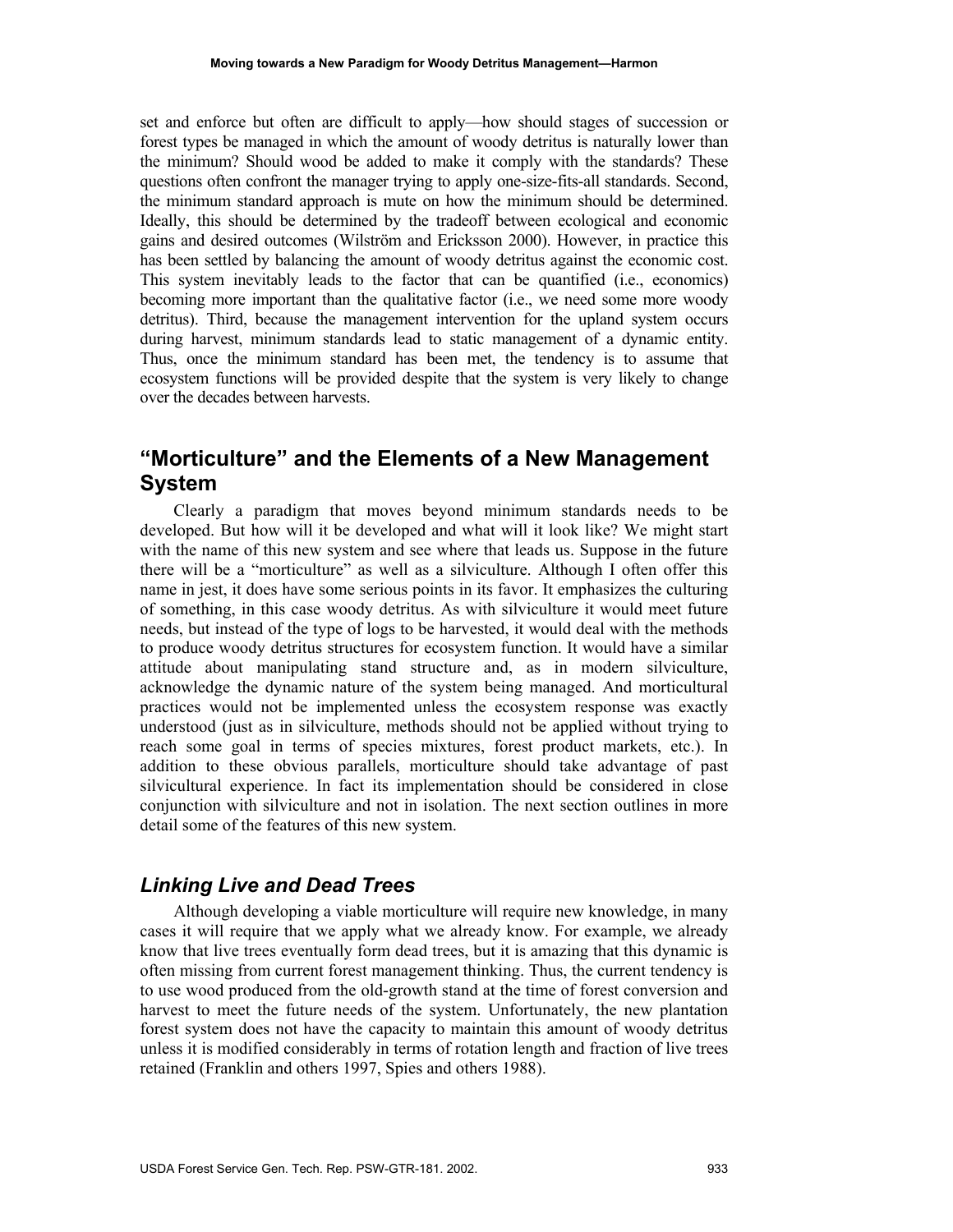A similar disjunction occurs between standing dead trees (i.e., snags) and downed dead trees (i.e., logs). Clearly snags eventually fall to the ground to become logs, although some live trees fall to become logs without first becoming snags. An examination of management plans, inventories, and even the scientific literature indicates that there is both a significant failure to link snags and logs and to link live and dead trees. Yet, they are clearly all part of the same overall system. One way to functionally link these forms of wood is to use a common currency to examine their state and dynamics. The actual units used may differ depending on the objectives, but the current tendency to compare, for example, volume of logs to numbers of snags is unnecessarily reinforcing their separation.

#### *The Dynamic Wood Pool*

Managers of woody detritus currently tend to think about woody detritus management in static terms. Rather than ask at which rate woody detritus is created or lost, they tend to think about the amount that should be there. This is another case where we already know the processes that control woody detritus dynamics, but we are not applying this knowledge. Clearly, we need to learn more about the processes of mortality, disturbance, decomposition, fire consumption, and movement, but I maintain the most significant problem is switching from a static to a dynamic perspective.

Mortality is the process that creates woody detritus. It can occur by natural causes or by human-related causes. It can occur as single parts (e.g., branch pruning), as single individuals, or as entire stands (i.e., as landscape units). Forest management in the past century has focused on how to lower mortality rates via thinning, fire protection, etc. Ironically, the next century of forest management may be occupied with how to increase mortality when and where we want it. Despite the foresters preoccupation with reducing mortality, it is surprising how little is known about the actual rates of mortality in forests (Franklin and others 1987). This lack of knowledge may have been caused by the fact one needs to observe a population over time to determine rates and causes, although some stand reconstruction methods can give rough approximations of long-term rates (McCune and others 1988). Mortality rates are commonly thought to be highest in older forests (shades of our old friend waste reduction?), but they actually tend to be highest during the self-thinning stage of succession. For the forests that have been studied, old-growth rates appear to be onethird to half those of the self-thinning stage (Franklin and others 1987). There is also a tendency to only consider self-thinning in models of mortality, but this too is a mistake. Trees are often killed by causes unrelated to density such as wind, ice damage, insects, pathogens, and sometimes accidents (e.g., the second highest cause of death in Pacific Northwest forests is crushing by another tree or snag [Franklin and others 1987]). At the continental scale the tendency is for mortality to increase with productivity, although the cause of this relationship is not clear. Tropical forests have the highest mortality rates (0.0167  $yr^{-1}$ ) followed by deciduous (0.012  $yr^{-1}$ ) and then evergreen forests  $(0.01 \text{ yr}^{-1})$  (Harmon and others 2001).

Although disturbances such as fire and timber harvest obviously cause mortality directly, they also increase the chances that the surviving trees will die (Franklin and others 1997) because survivors are exposed to increased insect attack and/or to wind damage. While often viewed as a waste, this might also be an opportunity if increasing woody detritus is the management objective.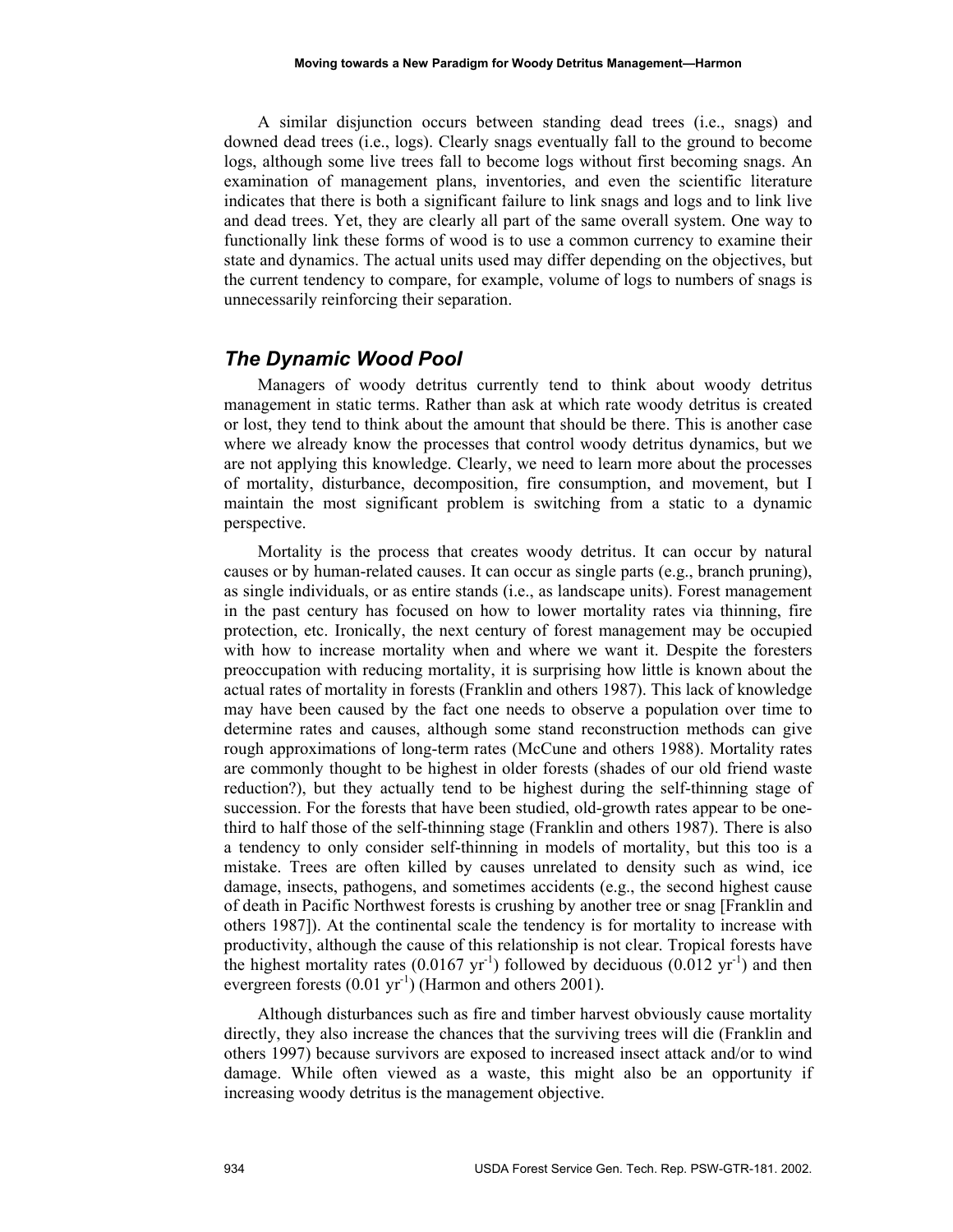Decomposition is the fundamental process that regulates the loss of woody detritus. Although many insect species are associated with this process, basidiomycete fungi are probably the most important wood decomposers. Many factors control the rate of wood decomposition, ranging from the chemical and physical nature of the wood, to decomposers involved, to the environment at the micro- and macro-levels. This leads to a very complicated pattern of decomposition that is variable over the scale of meters. In northwestern Russia, for example, one can find logs under moss mats that are waterlogged, next to stumps that have optimum moisture, next to snags that are too dry to decompose except in their lowest meter of height (Krankina and Harmon 1995). There have been some attempts to measure the rate of the decomposition process over time (Harmon and others 1999, 2000), but these are relatively rare today. The majority of studies of woody detritus decomposition use a chronosequence approach that substitutes space for time. There is a great deal of data on decomposition rates of wood relative to mortality. On the macro-scale decomposition rates decrease from tropical  $(0.176 \text{ yr}^{-1})$  to deciduous  $(0.080 \text{ yr}^{-1})$  to evergreen forests  $(0.032 \text{ yr}^{-1})$  (Harmon and others 2001). Deciduous shrublands of the tropical zone appears to have the highest decomposition rateconstant, possibly due to the presence of termites. Although tropical forests have the highest decomposition rate-constants of any major biome, the distribution of values appears bimodal with a peak at  $\leq 0.04$  yr<sup>-1</sup> and another at  $\geq 0.12$  yr<sup>-1</sup> (Harmon and others 2001). This may be a reflection of two groups of species: one containing compounds toxic to fungi and insects in their heartwood and a second group that has little decay-resistance. In contrast, evergreen and deciduous ecosystems appear to have unimodal distributions of decomposition rates.

Fire consumption is another process that removes woody detritus. This process is highly variable and likely to change from ecosystem to ecosystem and even from fire to fire. Past research indicates consumption of woody detritus increases as moisture and piece diameter decrease, and as the degree of decay increases (Brown and others 1985, Rienhardt and others 1991). It is also clear that in most situations the consumption of large woody detritus is linked to consumption of the forest floor. The reason appears to be related to the extremely loose packing of woody detritus. To burn there must be a positive feedback of energy between pieces; and given the distance between large pieces of wood, this feedback is very low. Therefore, for coarse wood this positive feedback is with the underlying forest. This is important because it means that without deep forest floor layers, large pieces of woody detritus will not be completely consumed even when the moisture content is extremely low (similar to attempting to burn a single dry log in a fire place without another log or finer fuels).

The nature of the fire can also determine future decomposition rates. The classic idea is that charring slows decomposition, but this is probably only true for wood that is in the intermediate stages of decomposition. Fire charred trees are typically quite attractive to decomposers such as insects, many of which specialize on this form of mortality. Wood that has been fully colonized by decomposers is also likely to be little affected by charring, although increasing light absorbance is likely to heat the wood and lead to faster biological activity. Charring seems to only slow decomposition in logs that have the decayed portions fully removed, thus eliminating the normal sequence of colonization. Finally, it is often stated that fires removed much of the woody detritus prior to fire protection efforts; therefore, after decades of fire suppression current levels of woody detritus are artificially high. Perhaps, but these same fires would have killed trees that replaced the dead ones they consumed.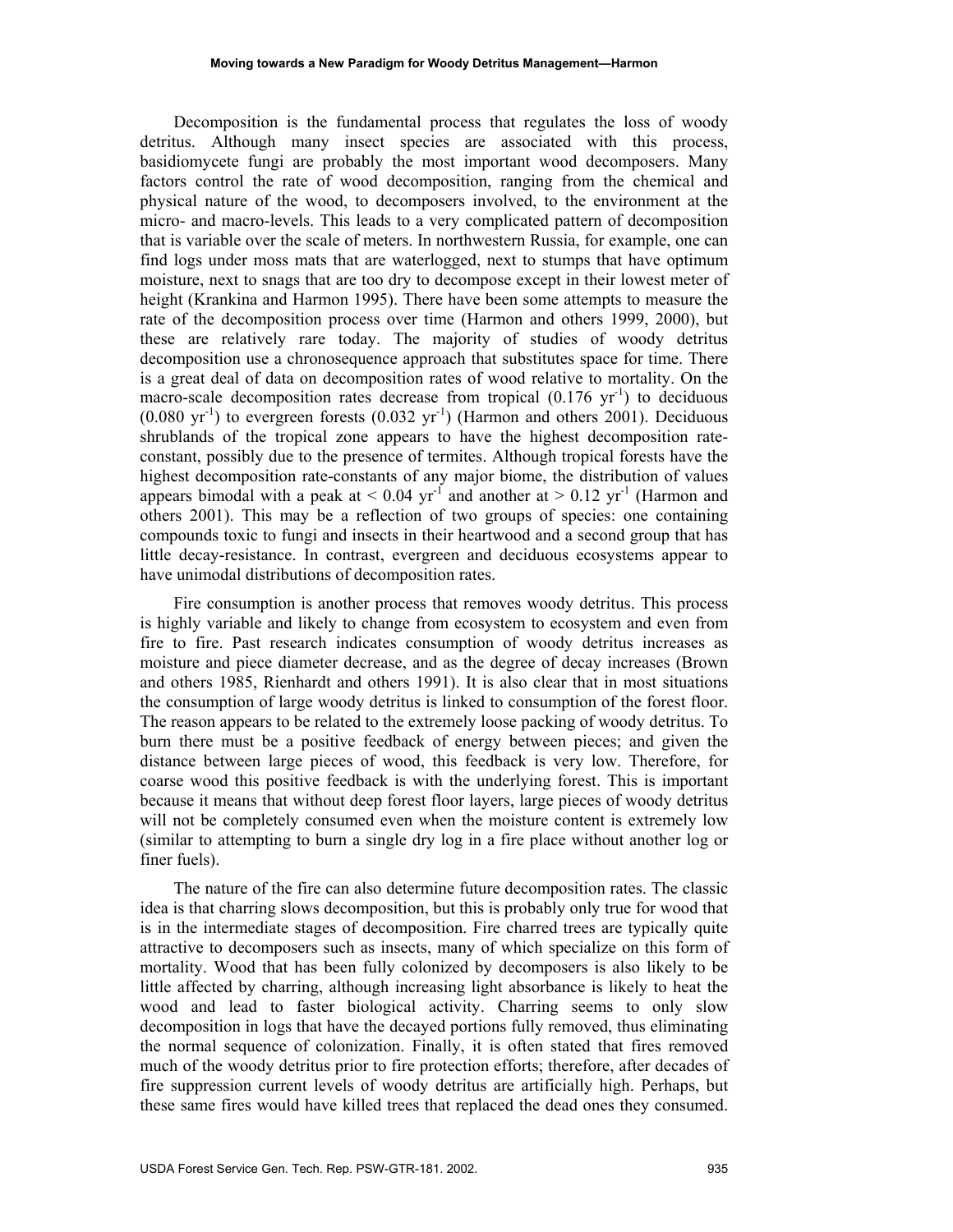Given the ratio of dead to live trees observed in most forests (0.05 to 0.30 on a mass basis), very little mortality would be required to offset these losses (Harmon 1992). This may be the reason why two fire regimes in Oregon that differed fourfold in the frequency of fires had very similar amounts of woody detritus (Wright 1998). Those differences that did exist were more likely caused by environmental differences that lead to an increased rate of decomposition in the more frequent fire regime.

All these process rates vary with time, a dynamic that causes woody detritus to undergo changes over succession. Although there are undoubtedly many patterns of change after a disturbance, a few common patterns can be created by varying: the interval between disturbances, the amount of wood removed by the disturbance, the mortality rate, and the decomposition rate. The simplest case is for old-field succession where both live and dead mass start at 0 *(fig. 2).* In this case live and dead mass accumulation parallel each other. A more complicated situation occurs after a catastrophic natural disturbance. Assuming the disturbance removes a minimum of wood (e.g., wind throw), woody detritus at the time of disturbance is equal to former live biomass and the dead wood mass just before the disturbance. This peak is followed by a monotonic decline to a steady-state mass that is determined by the mortality and decomposition rates. When the disturbance removes a fraction of the woody mass (e.g., timber harvest) the quantity right after the disturbance can range anywhere between zero to that found after windthrow. In the example given in *figure 2,* the woody detritus mass declines below the steady-state value and then increases to this level. This is because the replacement of woody detritus lags behind decomposition in the middle stages of succession (Harmon and others 1986, Spies and others 1988). Perhaps the most complicated case is when forests are converted to intensive, short-rotation forestry. Here the live mass does not recover to the steadystate level and a large fraction of the mortality is removed as intermediate timber harvest in thinning and salvage. This leads to a decrease in the store of woody detritus to a value much lower than the steady-state value.

#### *Response Functions*

Knowing the dynamics of the woody detritus is not sufficient for deciding how much woody detritus is adequate. This requires knowledge of how various organisms or ecosystem functions vary with the amount and arrangement of this material. Unfortunately, this is probably the weakest portion of the science behind morticulture (and the hardest type of question to answer). The first problem is that we have tended to examine ecosystem and habitat functions either with or without woody detritus. But what we really need at this stage is a continuous response. Although there are few examples of continuous response functions, some do exist. Butts and McCombe (2000) examined the response of salamanders in western Oregon to the presence of woody detritus *(fig. 3).* They found that the abundance of some genera (*Aneides* and *Ensatina*) was highly correlated to the volume of woody detritus present, while others were completely indifferent *(Taricha).*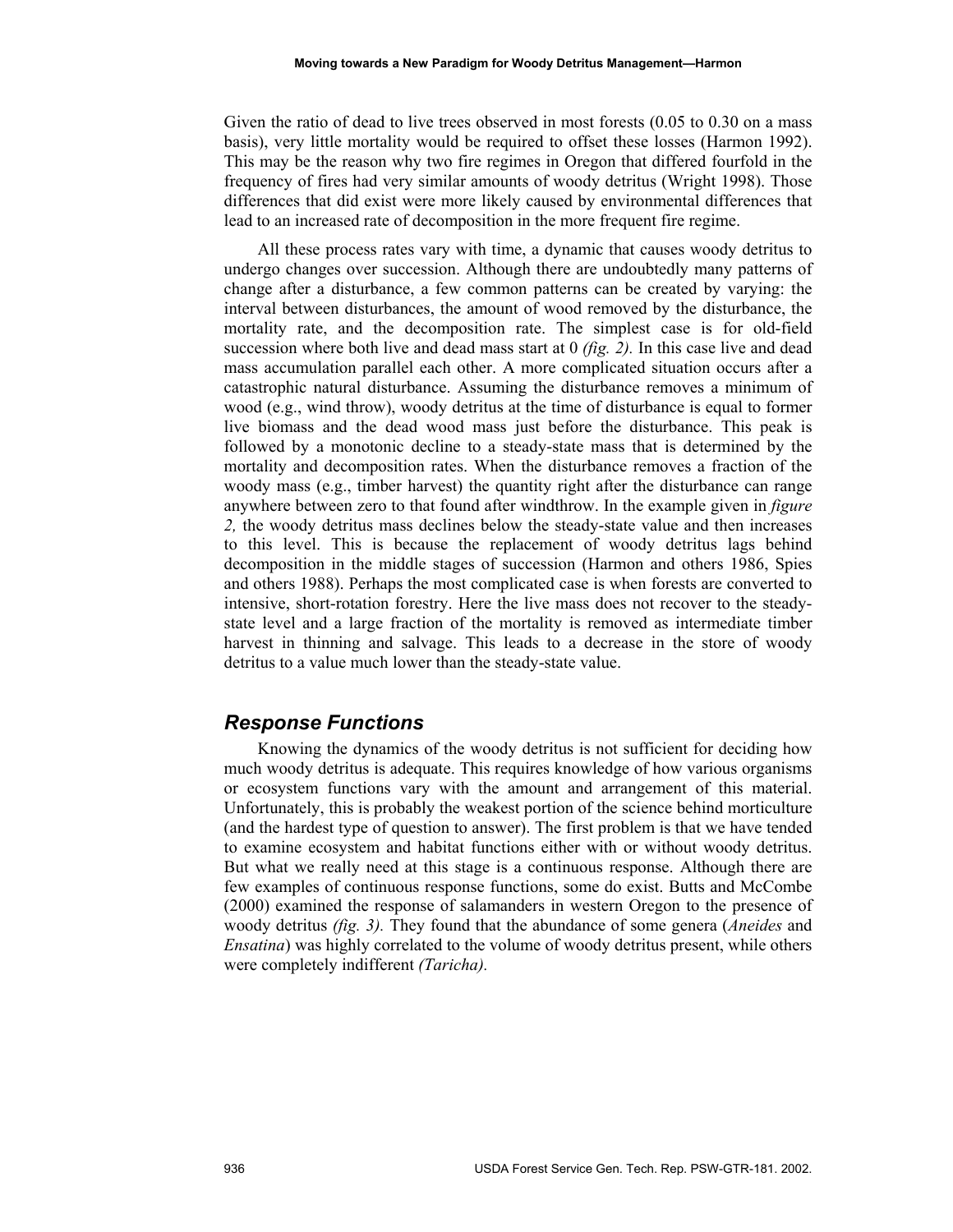

**Figure 2**―Hypothetical woody detritus stores relative to live woody stores for various management regimes. Stores are from a simple simulation model that uses a Chapman-Richards function to simulate live biomass and determines woody detritus mass from mortality from disturbances and regular death from competition, etc. as well as losses from fire and decomposition (Harmon and others 2001). For comparative purposes, woody detritus stores have been set relative to live woody stores and the maximum live woody stores were set to 1. A) old-field succession with no woody detritus at the start, B) succession after a natural disturbance that leaves all the woody detritus, C) a single clear-cut without subsequent harvest, and D) multiple harvests every 50 years with salvage of half the mortality.

From a theoretical standpoint, the expectation is that different ecosystem and habitat functions would have different responses to the amount of woody detritus *(fig. 4).* A relatively small volume of wood might fulfill some functions, such as insect habitat, as long as the right species, size, and decay stage are provided. One might expect this type of response from any species with a small size, high reproductive rate, and high vagility. Vertebrates on the other hand might require larger volumes of woody detritus, in part because of their larger individual size, but also because they may require more connectivity of the wood itself to serve the function required (e.g., travel corridors). Some response functions might increase to a saturation point, whereas others might reach an optimum above which the function decreases. A possible example of the latter might be the response of fish to increases in woody detritus abundance. At first habitat quality might be increased; however, with too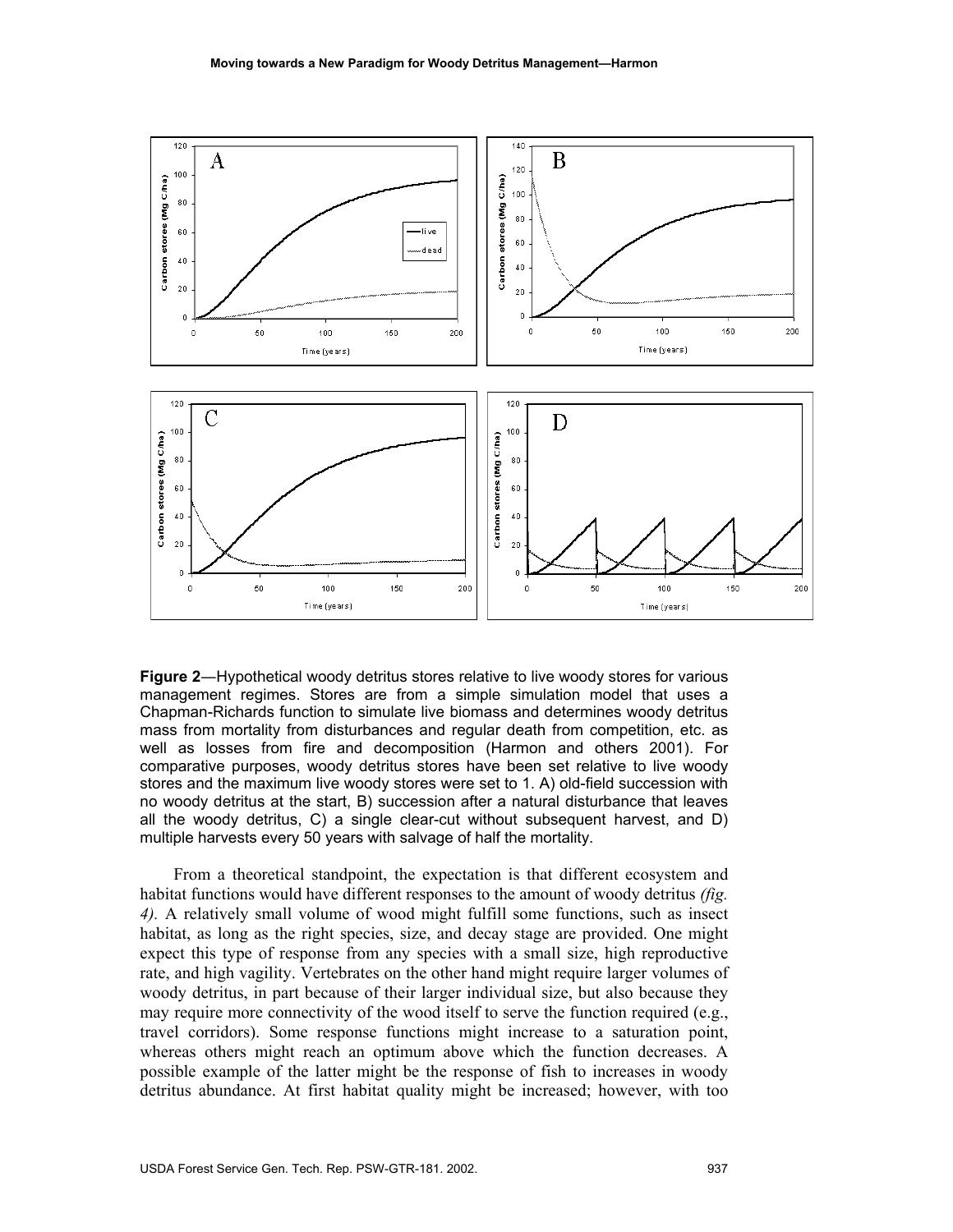much woody detritus in the stream movements, food production and other factors might become limiting. The same might be true for nutrient cycling. Adding wood initially might increase the addition of nitrogen via asymbiotic fixation and might provide habitat for some mycorrhizae. But at some point woody detritus would tie up too many nutrients and cover too much of the forest floor so that plants might have limited places to establish. Although all of these are theoretical responses, they indicate range of types one is likely to see in nature.



**Figure 3**―The response of ensatina salamander (*Ensatina eschscholtzi)* abundance to coarse woody debris volume (Butts and McCombe 2000).



**Woody Detritus Amount** 

**Figure 4**―Hypothetical examples of species and ecosystem response functions to changes in the abundance of woody detritus. Note that both scales are relative, with the response function having a maximum of 1.0 and a minimum of –1, and the woody detritus scale ranging from 0 (no woody detritus) to 100 units of mass or volume.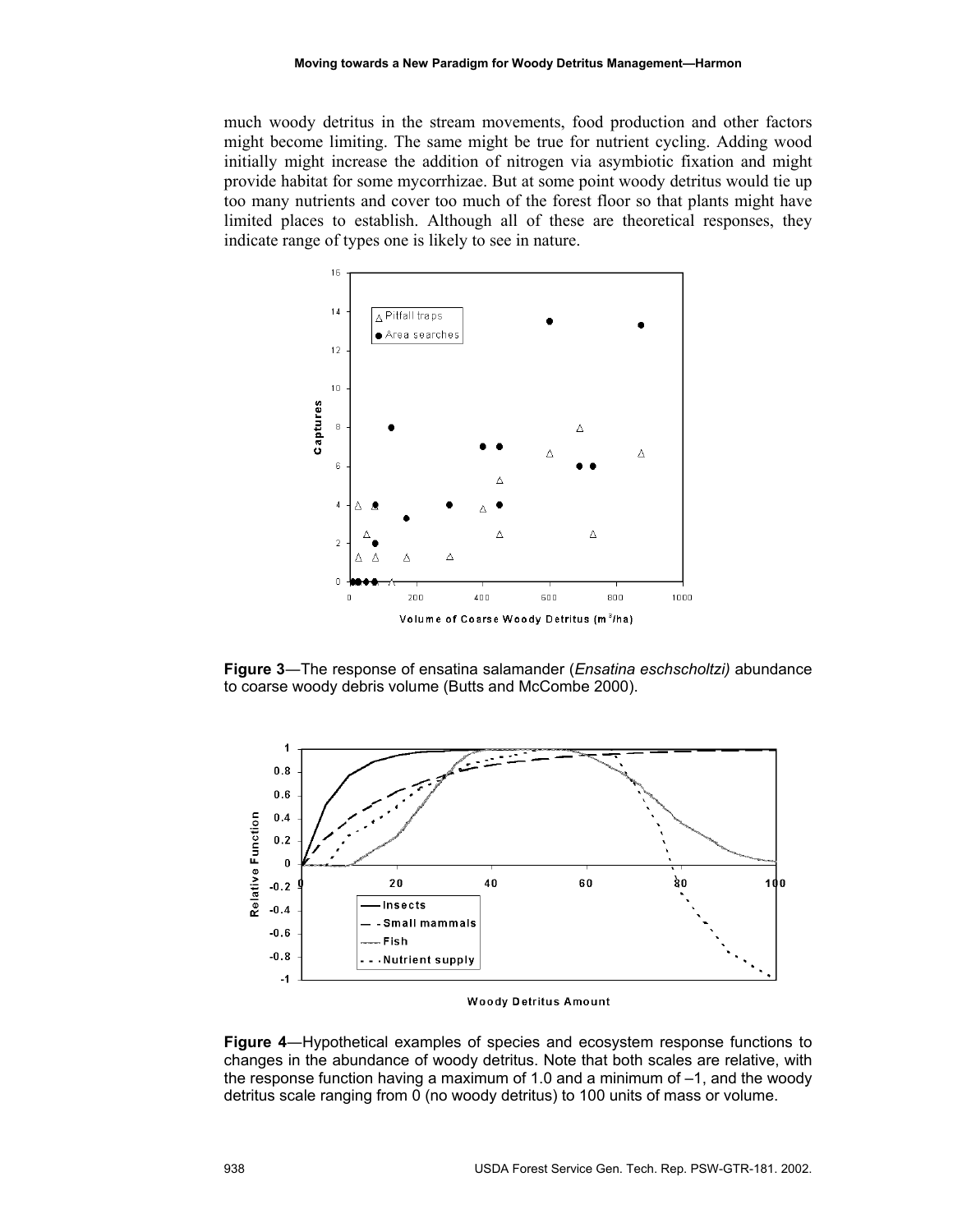# *Compensatory Factors*

It would be a simple world indeed if we could treat responses to woody detritus in isolation. In reality the woody detritus resource interacts with others to determine the overall function of the ecosystem. To some degree these interactions might compensate for a decrease in woody detritus. For example, bacteria in woody detritus undoubtedly fix nitrogen that eventually becomes available to plants. It stands to reason that removal of this woody detritus would therefore decrease nitrogen inputs, but this might be compensated for by symbiotic nitrogen fixation in plants or lichens. Unfortunately, the same zealous attention to decreasing waste and increasing productivity of merchantable volume that has lead to the removal of woody detritus has also lead to the removal of both these symbiotic forms of nitrogen inputs.

Perhaps the more complicated question to answer is why other types of structures may or may not compensate for woody detritus. For some organisms, such as insects and fungi, this compensation is easily determined given that they often require woody detritus to fulfill certain life stages (Jonsell and others 1998, Renvall 1995, Rydin and others 1997). For others such as small mammals there may not be such a clear obligate relationship. If woody detritus serves as cover for small mammals, then another form of cover might be able to compensate for a lack of woody detritus. This suggests that in addition to developing response curves, we must understand what exactly the woody detritus is providing the organism or ecosystem. If there are no other ways to provide this function, then the amount of woody detritus is crucial. If on the other hand other structures or processes can provide them, then we may be more flexible in the amount of material retained.

#### *Spatial Considerations*

The final element to forming a new management paradigm for woody detritus management involves spatial arrangement. This can be at the level of pieces, stands, and landscapes. At the landscape level the first consideration might be whether the process or habitat provided by woody detritus is ubiquitous or restricted to certain locations. If it is ubiquitous then keeping a minimum level throughout the landscape may be adequate. An example of a ubiquitous process might be nutrient cycling, as it is continual regardless of the amount of woody detritus. If the habitat is restricted, the connectivity to other similar habitats or locations must be considered. If the species using woody detritus habitats have a high reproductive capacity and are vagile, spatial distribution may be of minor concern as long as the habitat appears somewhere each year (Jonsell and Norlander 1995, Jonsell and others 1999). On the other hand, for species with low reproductive capacity and restricted movements, one may need to carefully design where and when the woody detritus habitat occurs in the landscape. In addition, metapopulation dynamics may need to be considered (Hanski 1991). This problem might be addressed by providing stable areas in which populations dependent on woody detritus are kept high and can serve as sources to the surrounding, lower quality, and shifting habitats that are population sinks. While the latter are temporary, they would function to keep the overall abundance of the organism high at the landscape level. Metapopulation structure considerations may be influenced by the direction from which the landscape is being developed. In regions that have a great amount of high quality habitat, one might be able to design a selfsufficient landscape of source and sink populations. This will not be the case if restoring woody detritus functions to a "degraded" landscape is the goal. In this case,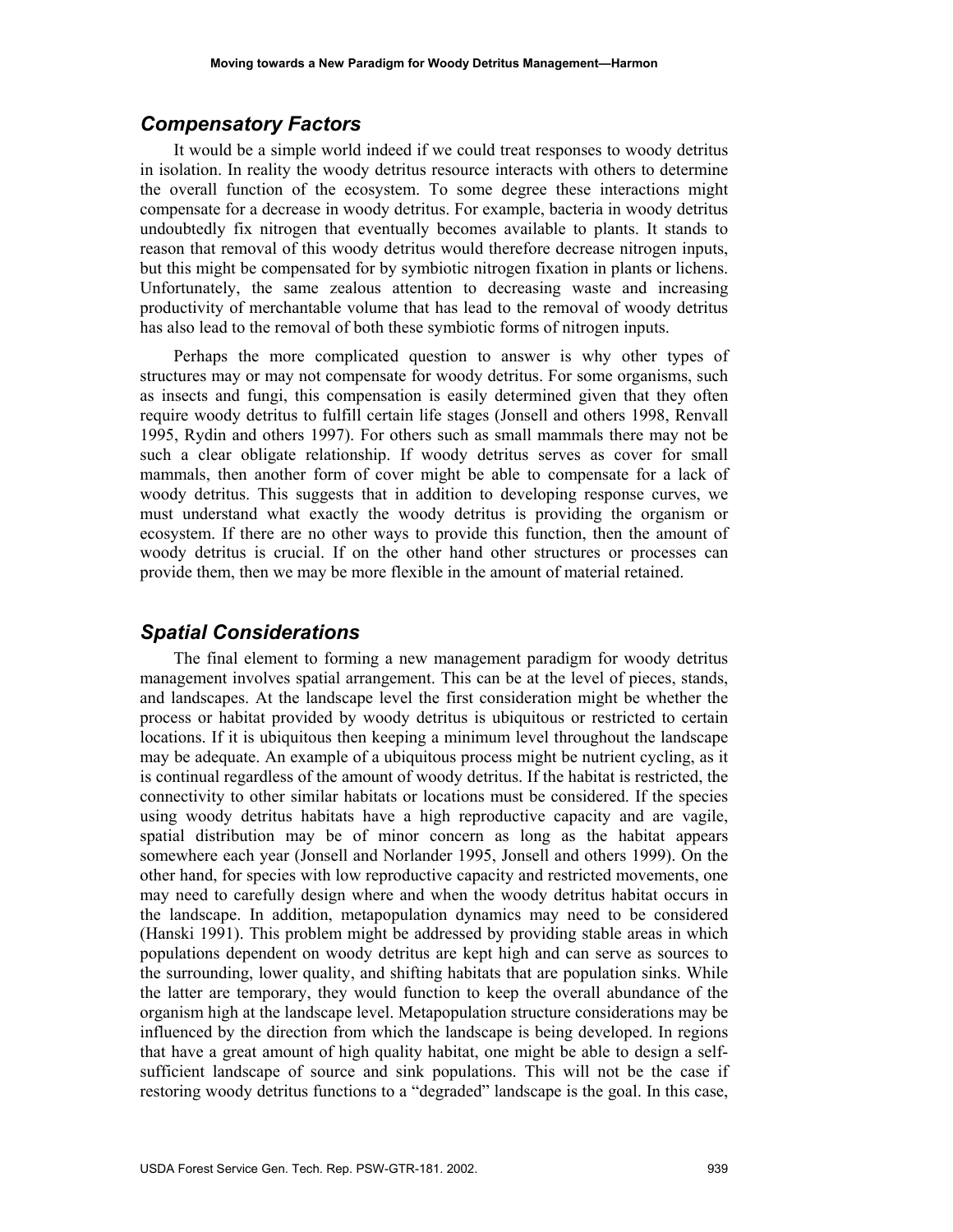one might have to locate source populations outside the landscape of interest or create the woody detritus habitat and then wait for the chance dispersal of the desired organisms.

Although the bulk of recent ecological thinking about the spatial dimension has been on the landscape level, spatial considerations may also influence the function of woody detritus at finer levels of spatial resolution. If the primary function of downed woody detritus for small mammals is as protective cover from predators, the connectivity of individual logs might be important. One would hypothesize that the greater the connectivity of pieces, the lower the exposure to predation. Unfortunately, there are no studies that I know of that have looked at this problem from a theoretical or empirical perspective. Another question involving the spatial distribution of logs involves the effect of logs on soil forming processes. Tinker and Knight (2001) asked how long it takes logs to influence the entire soil surface. In lodgepole pine forests they found that it depends on the woody detritus management regime, with natural disturbances having a much shorter "log-rotation" time than current intensive forest practices. Interestingly, they found that minor modifications of current practices would shorten the log-rotation time to that observed for natural disturbances. Further work along these lines might add a great deal of insight into the long-term function of woody detritus in ecosystems.

#### **Integration**

Given these elements, how might this new paradigm of morticulture work? It would probably start by answering the question of which species or processes are to be maintained, restored, or otherwise managed *(fig. 5).* Then the target levels for these functions should be determined. Before assessing the amount of woody detritus to be maintained or added to meet this functional target, the landscape context for the management action should be assessed. Are there limitations of populations or processes that would limit the desired response? If not, a plan to add wood would be designed to maintain the desired level. But if there are landscape limitations, then these should be addressed before planning at the stand-level proceeds. The ability to circumvent these limitations will probably be highly dependent on the given landscape; in some cases the particular patch treated might be part of an overall plan to reduce these landscape-level limitations. The plan to produce a given amount of woody detritus would have to be dynamic, linking the live trees and the different forms of dead trees so that there is compensation for losses caused by decomposition and fire. The plan would then be implemented and might consist of several interventions. Finally, the results of the action should be monitored for effectiveness (not just implementation), and a true adaptive management system should be put in place. The latter system will have real costs in money, time, and training, but will be necessary to really assess if things are working as anticipated.

This paradigm is admittedly a "fine filter" approach that emphasizes small scale processes and patterns. There is no reason, however, why it could not be coupled with a "coarser filter" landscape level view of the system. In fact the assessment of the landscape context would probably be the most logical point to reconcile these two perspectives.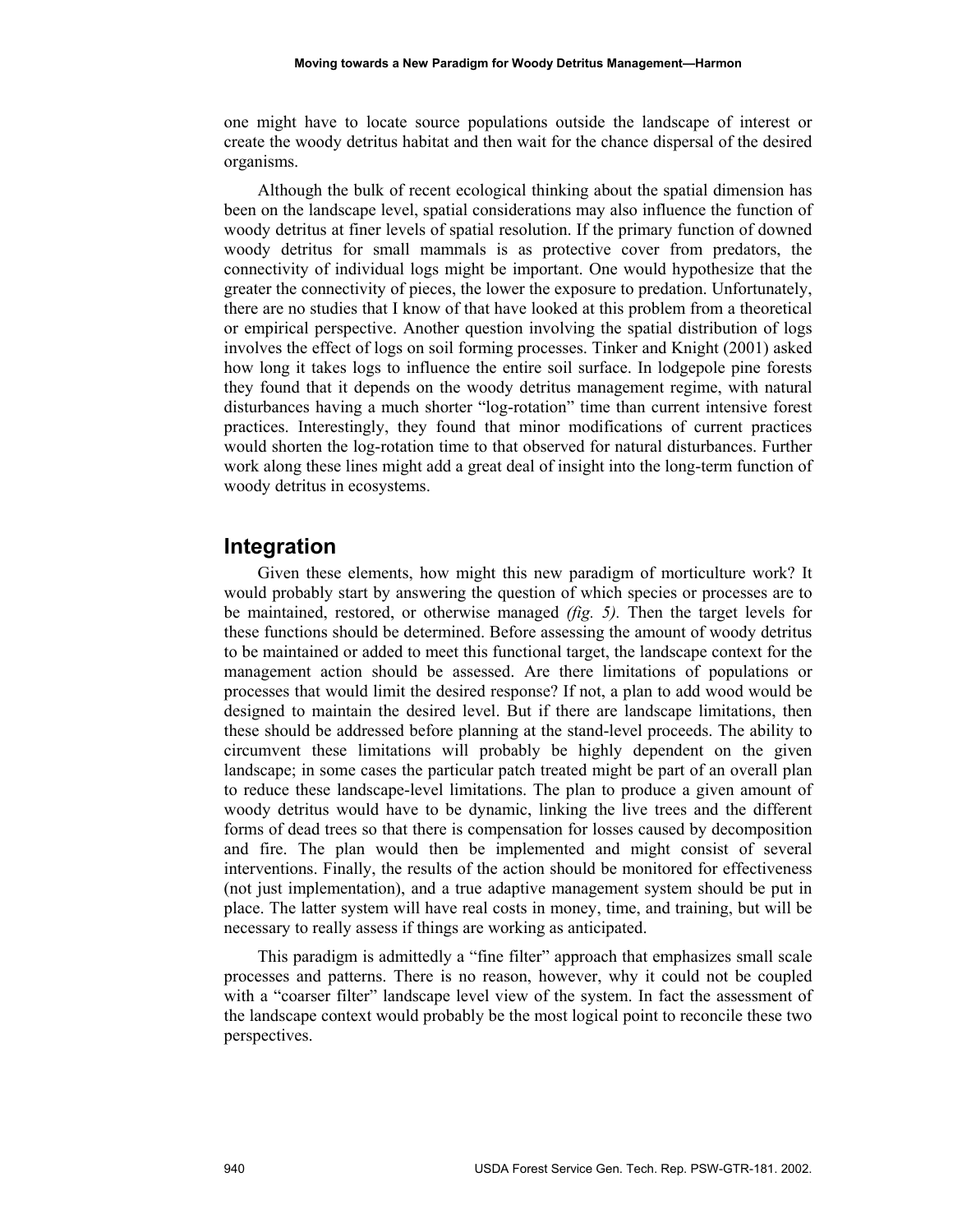

**Figure 5**―Integrating the elements of a new paradigm for woody detritus management.

# **Science Needs**

Despite the need to improve our understanding of woody detritus dynamics in terms of mortality, decomposition, and consumption by fires, we already have enough knowledge of these processes to make reasonable projections of temporal dynamics at the level of stands. The same cannot be said about the response functions that are required to match the amount of woody detritus to the expected level of functionality at the ecosystem or landscape level. Clearly science needs to make major progress in this arena within the next decade if we are to see a new management paradigm take root in the near future.

Unfortunately, this is difficult research. In some cases it will be long term. For example, we have made many assumptions about the irrelevance (and relevance) of woody detritus in the nutrient cycles of forests. But very few of these assumptions have actually been tested. Perhaps it is time they are tested. Equally problematical, but perhaps easier to solve in the short term, is the specific link between woody detritus and specific organisms (e.g., is it a nesting site, transport corridor, food source, etc.?). We need to be able to establish these relationships if we are to have any faith in the response functions that are generated. The design of experiments that actually test the response of various organisms to the abundance of woody detritus will be harder but by no means impossible. This might be conducted using existing gradients in wood amounts, or it could be done in manipulative experiments where wood is either added or removed. One complicating factor is the ability of organisms to disperse between these treatments. Adding woody detritus to systems that are depleted might not result in a response if the organisms cannot find or disperse to these locations. Conversely, removing woody detritus in a landscape with an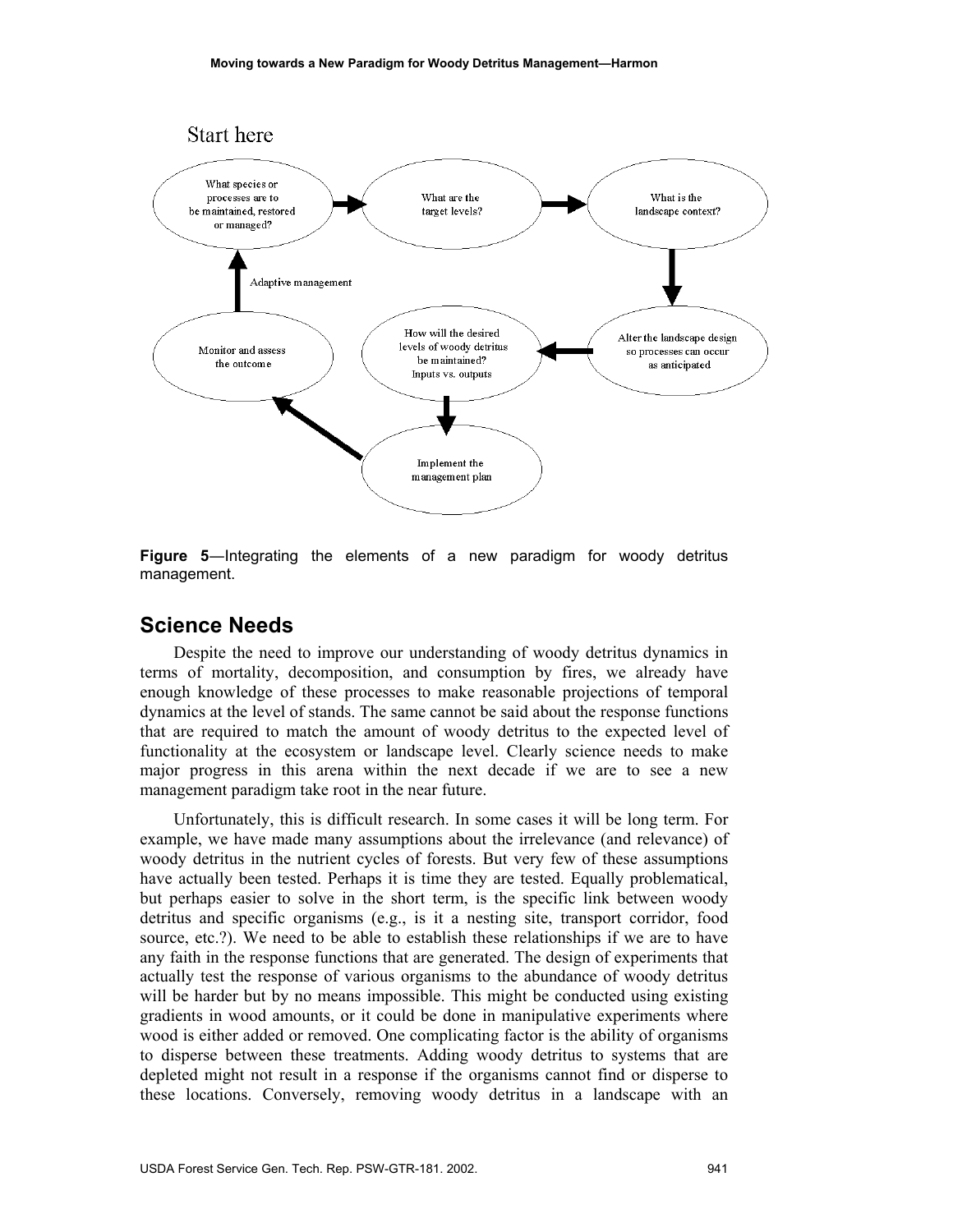abundance of this material might not result in a decline if the treatment area is too small. Finally, we need to understand the historic and present dynamics of woody detritus at the landscape scale. We are beginning to understand these dynamics at the level of forest stands and other landscape elements such as streams. We must build up this understanding to the landscape level so that we can predict how managed landscapes differ from historical ones.

# **Conclusions**

We have made progress in the last several decades in the management and understanding of woody detritus. Although the creation of minimum standards has been a useful first step in acknowledging the ecological function of woody detritus, it is not the ultimate solution to the problem. Rather, we need to develop a long-term, broad-scale view that is dynamic and that includes everything from proto-dead trees (live trees) to snags to logs to highly decomposed material that functions as soil organic matter. We also need to move away from arbitrarily setting amounts to a system based on the response of specific ecosystem function and species. This will be challenging to scientists and managers alike, but will be necessary if we intend to preserve, conserve, and restore the role of woody detritus in our forested landscapes.

# **Acknowledgments**

I wish to thank two anonymous reviewers for reading and improving this manuscript. Funding for this work was sponsored by the National Science Foundation Long-term Studies Program (DEB-9632929), USDA-CSRS-NRICGP (Contract #95-37109-2181), TECO (DEB-9652618), and the Pacific Northwest Research Station, USDA Forest Service.

# **References**

- Agee, J. K.; Huff, M. H. 1987. **Fuel succession in a western hemlock/Douglas-fir forest**. Canadian Journal of Forest Research 17: 697-704.
- Ausmus, B. S. 1977. **Regulation of wood decomposition rates by arthropod and annelid populations.** Ecological Bulletin (Stockholm) 25: 180-192.
- Brown, J. K. 1985. **Predicting duff and woody fuel consumed by prescribed fire on the northern Rocky Mountains**. Res. Paper INT-337. Ogden UT: USDA Forest Service.
- Butts, S. R.; McCombe, W. C. 2000. **Associations of forest floor vertebrates with coarse woody debris in managed forests of western Oregon**. Journal of Wildlife Management 64: 95-104.
- Conway, S. 1982. **Logging practices.** Revised edition. Miller Freeman.
- Corn, P. S.; Bury, R. B. 1991. **Terrestrial amphibian communities in the Oregon Coast Range.** Gen. Tech. Rep. PNW-GTR-285. USDA Forest Service; 533 p.
- Cramer, O. P., ed. 1974. **Environmental effects on forest residues management in the Pacific Northwest.** Gen. Tech. Rep. PNW-24. USDA Forest Service; 416 p.
- Franklin, J. F. 1997. **Alternative silvicultural approaches to timber harvesting: Variable retention harvest systems.** In: Kohm, K. A.; Franklin, J. F., eds. Creating a forestry for the  $21<sup>st</sup>$  century. Washington DC: Island Press; 111-139.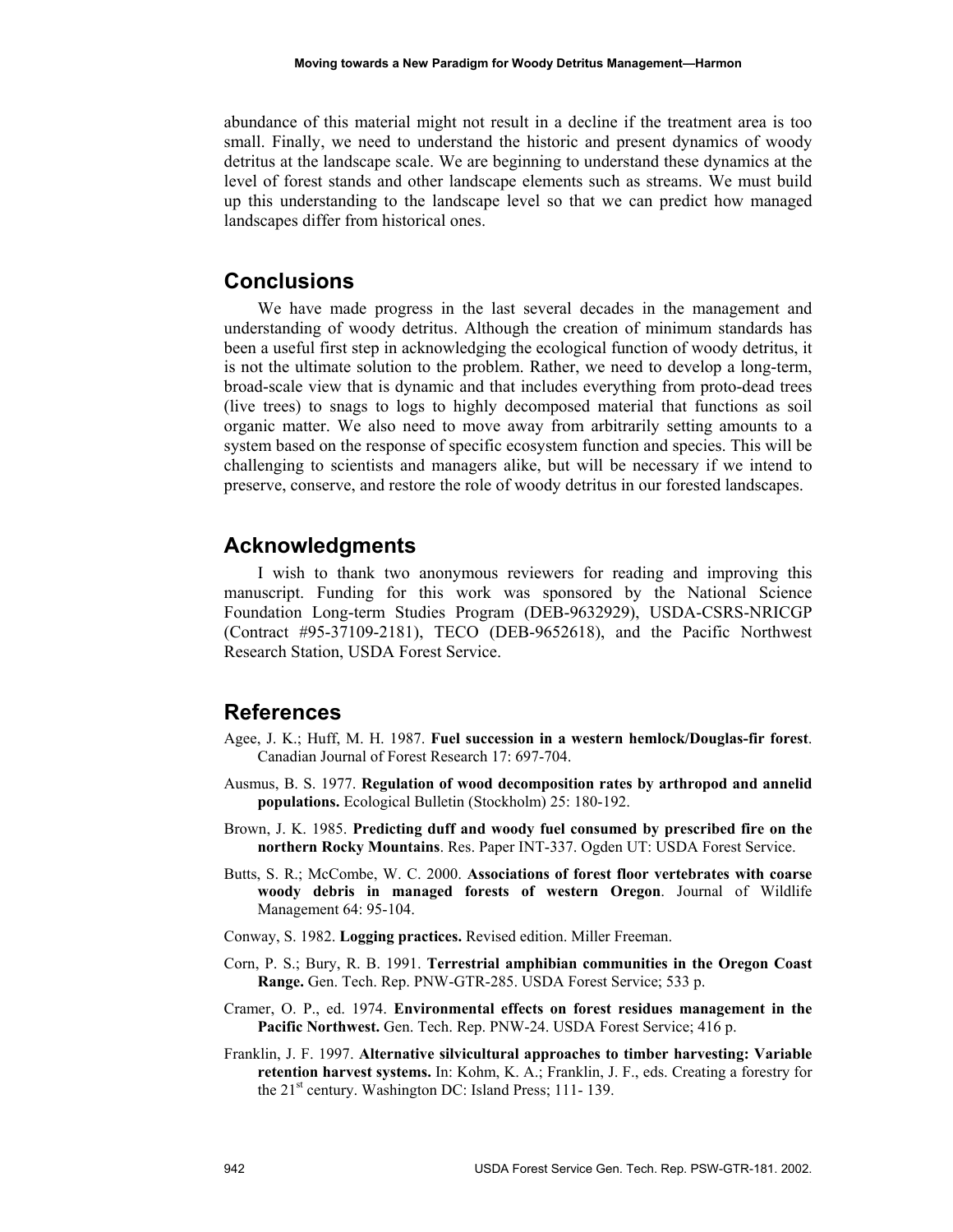- Franklin, J .F.; Shugart, H. H.; Harmon, M. E. 1987. **Tree death as an ecological process.** Bioscience 37: 550-556.
- Gibbons, W. H. 1918. **Logging in the Douglas-fir region.** United States Department of Agriculture Forest Service Contribution Bulletin 711.
- Gore, J. A.; William, A. P. 1986. **Mass of downed wood in north hardwood forests in New Hampshire: potential effects in forest management**. Canadian Journal of Forest Research 16: 335-339.
- Hanski, I. 1991. **Single species metapopulation dynamics: concepts, models and observations**. Biol. J. Linn. Soc. 42: 17-38.
- Hanzlik, E. J.; Fuller, F. S.; Erickson, C. 1917. **A study of breakage, defect, and waste in Douglas-fir.** Forest Club Annual, University of Washington; V: 32-39.
- Harmon, M. E. 1992. **Fire influences on coarse woody debris.** In: Kauffman, J. B. Fire in Pacific Northwest Ecosystems: exploring emerging issues. 1992 January 21-23. Portland OR: Oregon State University; 13-14.
- Harmon, M. E.; Krankina, O. N.; Yatskov, M.; Matthews, E. 2001. **Predicting broad-scale carbon stores of woody detritus from plot-level data.** In: Lai, R.; Kimble, J.; Stewart, B. A. Assessment methods for soil carbon. New York: CRC Press; 533-552.
- Harmon, M. E.; Krankina, O. N.; Sexton, J. 2000. **Decomposition vectors: A new approach to estimating woody detritus decomposition dynamics.** Canadian Journal of Forest Research. 30: 74-84.
- Harmon, M. E.; Franklin, J. F.; Swanson, F. J.; Sollins, P.; Lattin, J. D.; Anderson, N. H.; Gregory, S. V.; Cline, S. P.; Aumen, N. G.; Sedell, J. R.; Kienkaemper, G. W.; Cromack, K., Jr.; Cummins, K. W. 1986. **Ecology of coarse woody debris in temperate ecosystems**. Recent Advances in Ecological Research 15: 133-302.
- Harmon, M. E.; Garman, S. L.; Ferrell, W. K. 1996. **Modeling historical patterns of tree utilization in the Pacific Northwest: carbon sequestration implications.** Ecological Applications 6: 641-652.
- Harmon, M. E.; Nadelhoffer, K. J.; Blair, J. M. 1999. **Measuring decomposition, nutrient turnover, and stores in plant litter.** In: Robertson, G. P.; Bledsoe, C. S.; Coleman, D. C.; Sollins, P., editors, Standard soil methods for long term ecological research. New York: Oxford University Press; 202-240.
- Hodgeson, A. H. 1930. **Logging waste in the Douglas-fir region.** West Coast Lumberman 56: 6-13.
- Jonsell, M.; Nordlander, G.; Jonsson, M. 1999**. Colonization patterns of insects breeding in wood-decaying fungi.** Journal of Insect Conservation 3: 145-161.
- Jonsell, M.; Nordlander, G. 1995. **Field attraction of Coleoptera to odours of the wooddecaying polypores** *Fomitopsis pinicola* **and** *Fomes fomentarius*. Annl. Zool. Fennici 32: 391-402.
- Jonsell, M.; Weslien, J.; Ehnström, B. 1998**. Substrate requirements of red-listed saproxylic invertebrates in Sweden.** Biodiversity and Conservation 7: 749-764.
- Kirby, K. J.; Drake, C. M. 1993. **Dead wood matter: the ecology and conservation of saproxylic invertebrates in Britain.** English Nature Science No. 7. Peterbourough, UK.
- Krankina, O. N.; Harmon, M. E. 1995. **Dynamics of the dead wood carbon pool in northwestern Russian boreal forests.** Water, Air and Soil Pollution 82: 227-238.
- Maser, C.; Trappe, J. M. 1984. **The seen and unseen world of the fallen tree.** Gen. Tech. Rep. PNW-164. Portland, OR: Pacific Northwest Research Station: USDA Forest Service.